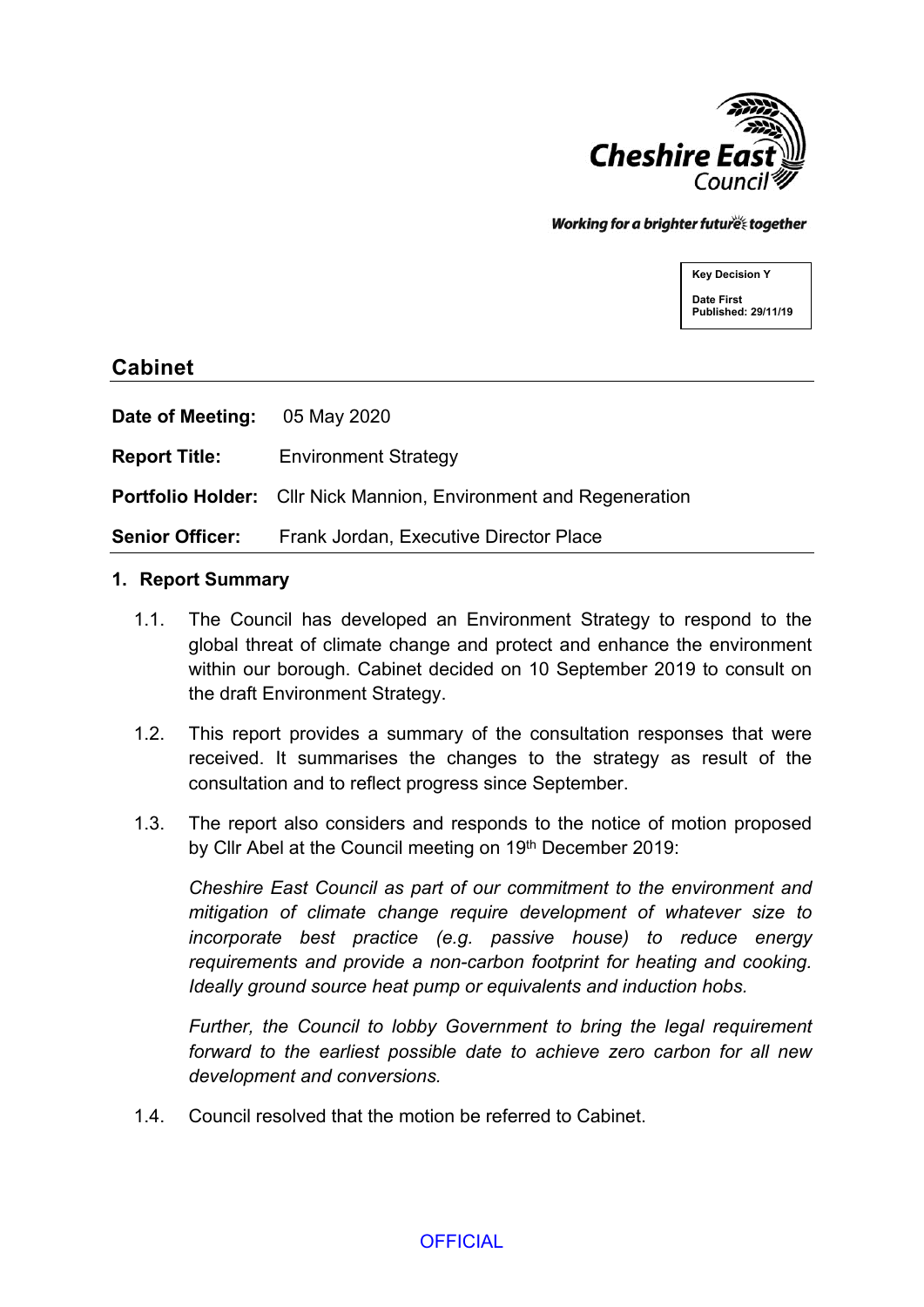### **2. Recommendations**

### 2.1. That Cabinet:

- 2.1.1. Approves the draft Environment Strategy, following public consultation, as outlined at appendix One.
- 2.1.2. Authorises the Portfolio Holder for Environment and Regeneration to make any further revisions to the strategy.
- 2.1.3. Supports the spirit of the motion by Cllr Abel, encouraging and looking favourably upon development proposals that include measures to reduce carbon emissions and mitigate climate change, but acknowledge that in the context of current planning policy cannot require best practice; and
- 2.1.4. Agrees that the Council writes to the Secretary of State for the Ministry of Housing, Communities and Local Government advocating that the changes to energy efficiency standards within the Building Regulations, as set out in the Future Homes Standard, requiring new build homes to meet world-leading levels of energy efficiency, be brought forward to the earliest possible date.

#### **3. Reasons for Recommendations**

- 3.1. The Council has developed its first Environment Strategy to set out its strategic goals and actions to respond to the global challenge of climate change. In addition, the strategy aims to protect and enhance our local environment.
- 3.2. The Council consulted on its draft Environment Strategy during October and November 2019. Following consideration of the consultation response, the Environment Strategy is recommended to Cabinet to approve and adopt.
- 3.3. In relation to the notice of motion proposed by Cllr Abel, whilst the Council can welcome, encourage, and look favourably upon development which incorporates best practice to reduce carbon emissions the current planning policy framework means that it cannot be required.
- 3.4. Building Regulations are the means by which minimum energy standards in new homes are regulated. Government has committed to introduce the Future Homes Standard in 2025 through Building Regulations which will require new build homes to be future-proofed with low carbon heating and world-leading levels of energy efficiency. Government has also consulted on proposals to improve the energy efficiency of new homes from 2020 as a meaningful and achievable stepping stone to the Future Homes **Standard**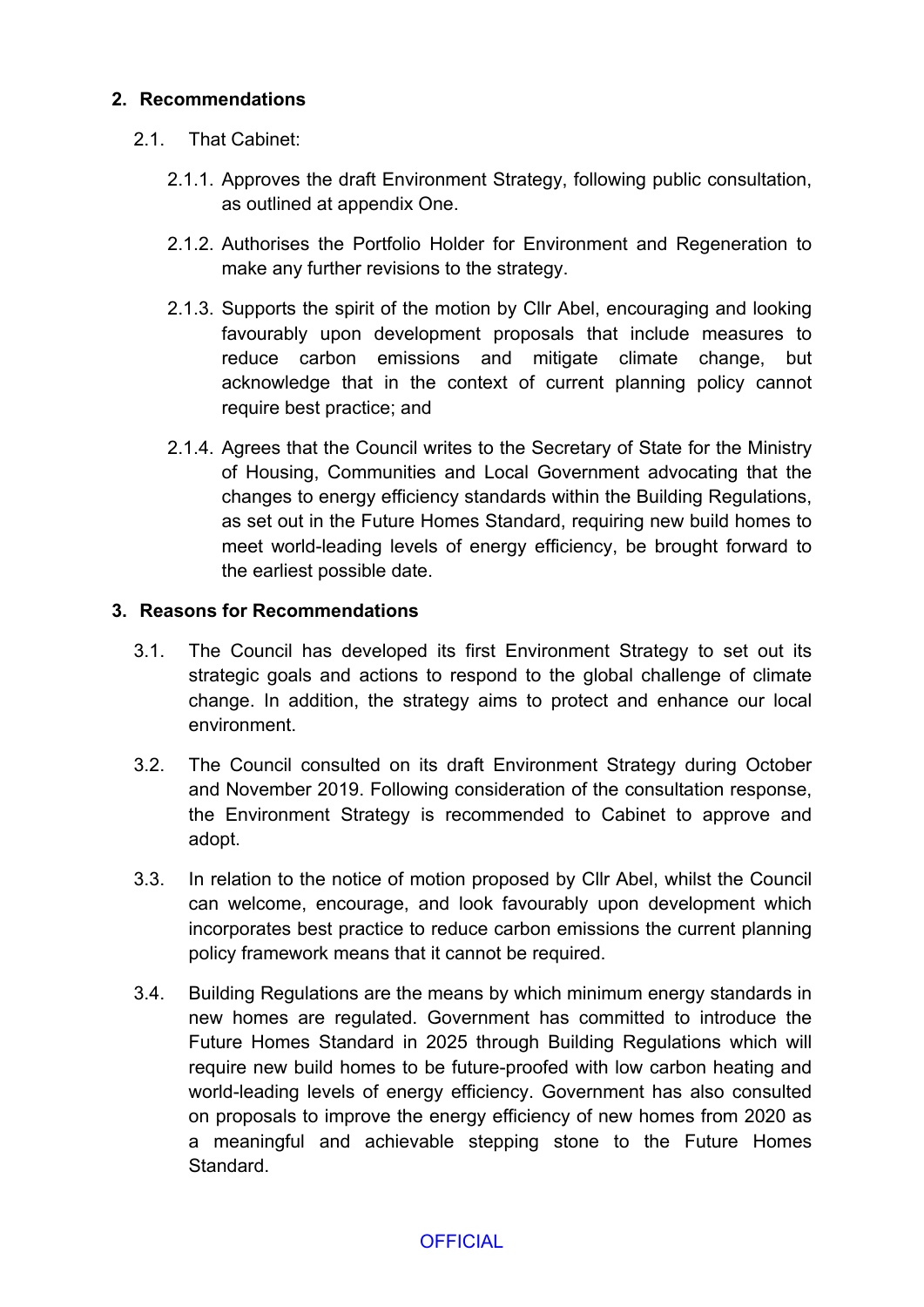- 3.5. Some home-builders are already building to standards above the current regulations and some are already installing low carbon heating systems. However, the Government has acknowledged that not all home-builders are ready to build to higher environmental specifications yet. Furthermore, industry will need to develop the necessary supply chains, skills and construction practices for every home-builder to deliver low-carbon heat, and highly energy efficient new homes.
- 3.6. Current legislation allows local planning authorities to set and apply policies in their local plans which require compliance with energy efficiency standards for new homes that exceed the requirements of the Building Regulations. In 2015 the then government announced that it would introduce an amendment to the Planning and Energy Act that would restrict local authorities from setting higher energy standards for new homes, but this amendment has not yet been commenced. This has led to confusion and uncertainty for both local planning authorities and home builders.
- 3.7. The Cheshire East Local Plan Strategy was adopted in 2017 and in light of the afore-mentioned government announcement did not include policies requiring higher energy efficiency. It did, however, include a policy encouraging the implementation of renewable and low carbon energy (Policy SE 8), and a policy looking favourably upon development that follows the principles of the Energy Hierarchy, and seeks to achieve a high rating under schemes such as BREEAM, CEEQUAL and Building for Life (Policy SE 9).
- 3.8. The draft Site Allocations and Development Policies Document (Local Plan Part 2), includes further proposed policies on climate change mitigation. The Council is currently reviewing this document following the consultation undertaken during Autumn 2019.

# **4. Other Options Considered**

4.1. The Council could do nothing, but that would mean that the Council will take no action to protect, sustain and improve the environment in support of local, national and global priorities.

# **5. Background**

- 5.1. The Climate Change Act 2008 introduced a legally binding target for the UK to reduce greenhouse gases by 80% by 2050 against a 1990 baseline. In June 2019 the UK Prime Minister announced a revised target - the UK will cut emissions to net zero by 2050.
- 5.2. The Government published its 25-Year Environment Plan in 2018. Central to this plan is climate change and it sets out its goals for cleaner air and water, thriving plants and animals, and a cleaner, greener country for us all. The Government's Plan acknowledges that it will require work across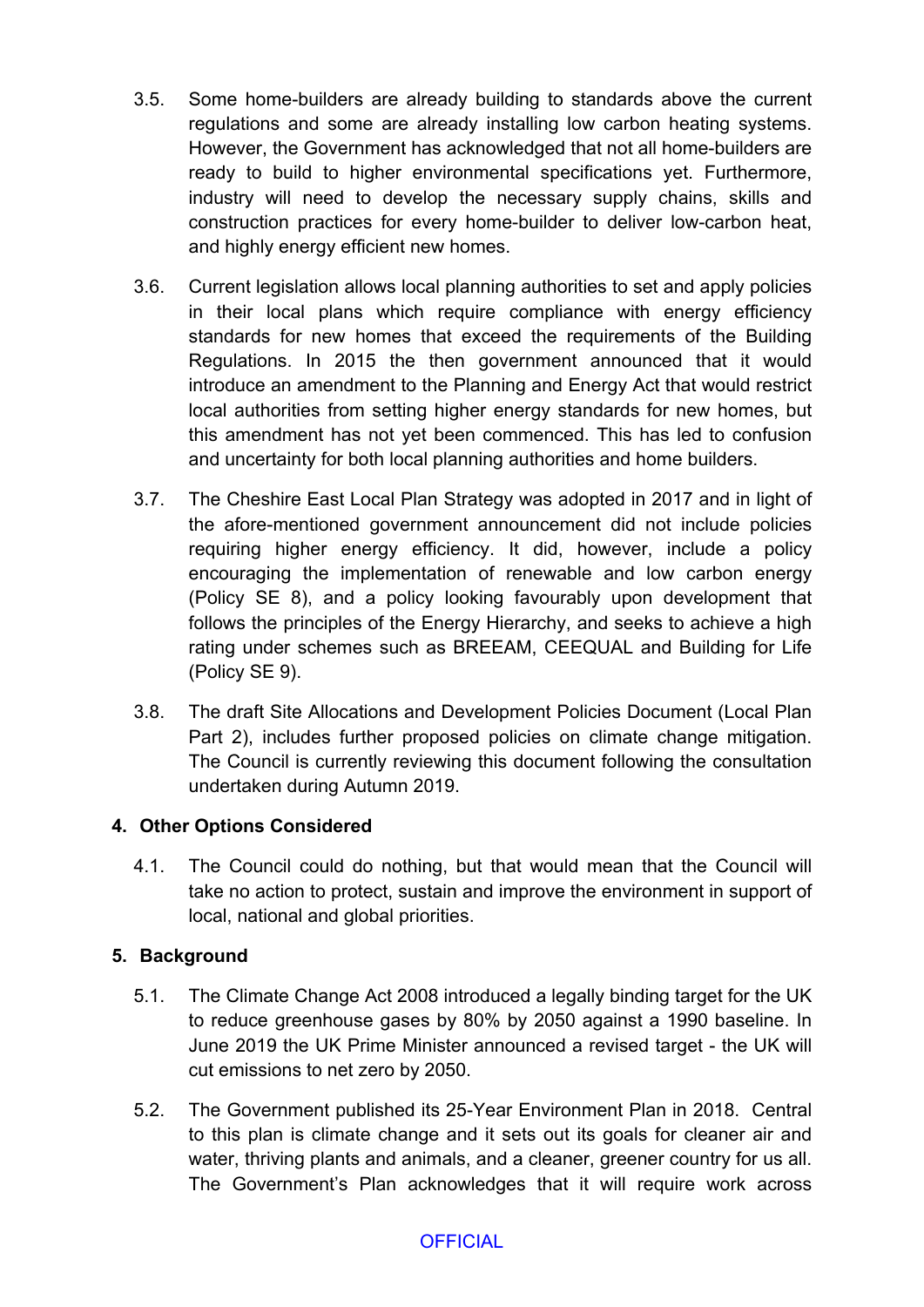society - citizens, businesses, local councils, charities and other non-profit organisations - to make sure that responsible attitudes towards the environment become the norm to secure lasting change.

- 5.3. At the Council meeting on 22 May 2019 the Elected Members of Cheshire East Council approved a Notice of Motion relating to climate change, requesting that a Cheshire East Environmental Strategy is developed and that the Council commits to being carbon neutral by 2025. The Notice of Motion also proposed that the Council worked to encourage all businesses, residents and organisations in Cheshire East to reduce their carbon footprint.
- 5.4. The Council consulted on its draft Environment Strategy during October and November 2019. The consultation received a high number of responses from a wide range of stakeholders, including 384 survey responses, 32 formal written responses, and 54 social media comments. Respondents seemed particularly passionate on the topic.
- 5.5. On the whole, the draft Environment Strategy was well received with very large proportions of respondents agreeing the Strategic Goals were relevant (89%) – this suggests the strategy focuses on the right areas. However, respondents felt more detail and greater urgency is needed for the delivery of a successful Environment Strategy
- 5.6. Respondents called for the council to be clearer in the strategy about what its role would be in tackling the climate emergency, with some calling for the council to lead on this issue throughout the borough. Some suggested a sub-regional Carbon Strategy.
- 5.7. Throughout the consultation respondents highlighted some of the key challenges the council will need to meet to face the climate emergency:
	- 5.7.1. **Economic growth** respondents felt that economic growth has in many ways only been possible at the expense of the environment, with a "throw-away" economy, increasing populations and constant development. They questioned how the council will balance economic growth with environmental sustainability.
	- 5.7.2. In response to this, the Council has developed a revised Economic Strategy that promotes a 'sustainable approach' to growth. In addition delivering sustainable infrastructure and sustainable business environments in the Borough is seen as a way for Cheshire East to exploit the economic opportunities relating environmental and sustainability in the Borough.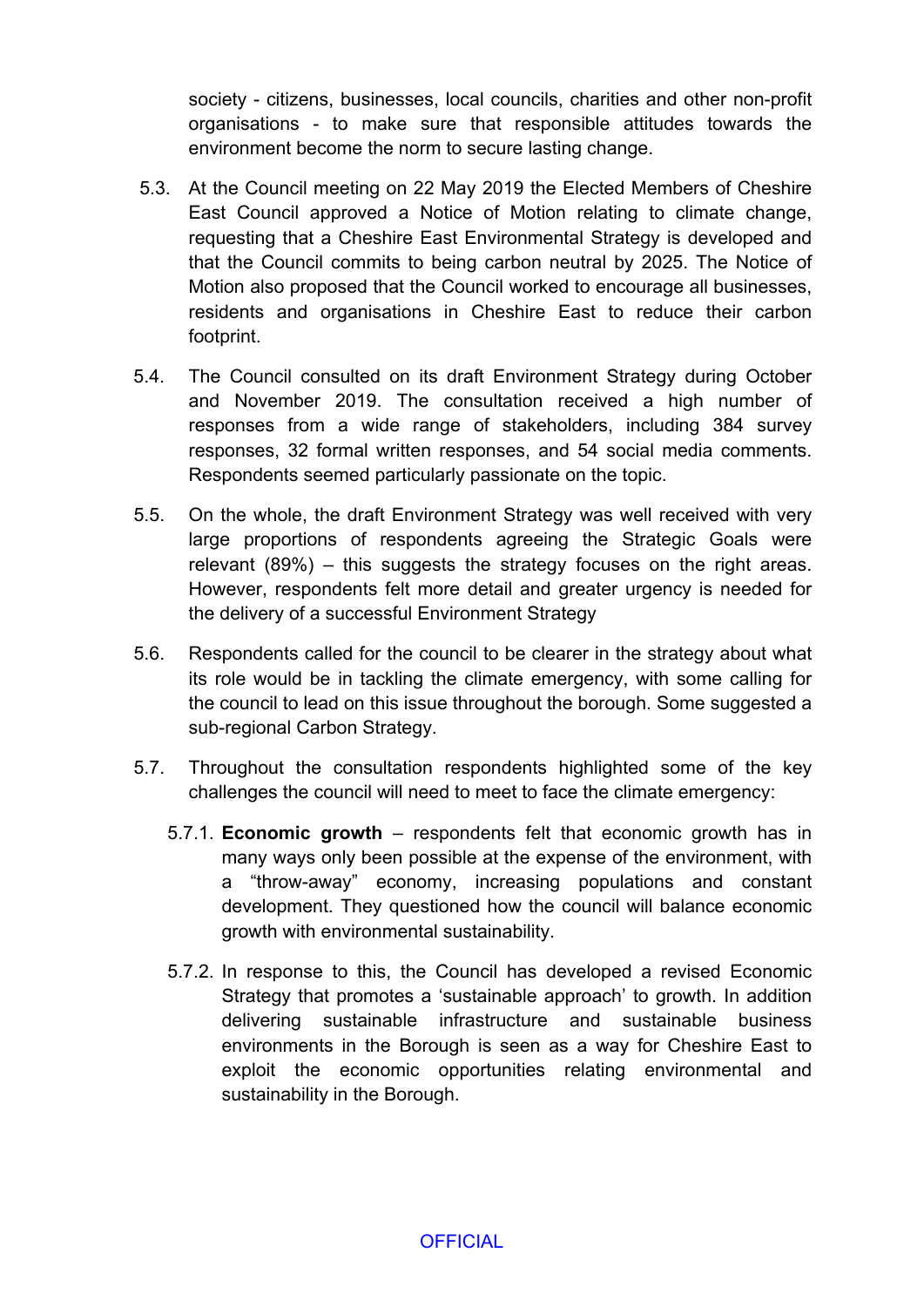- 5.7.3. **Development** Respondents were concerned at current and planned levels of new housing and development within the borough. They questioned how the council will balance demands for new housing, and new roads, with environmental sustainability.
- 5.7.4. The Environment Strategy explains that the Local Plan, the Council's plan to manage growth and development over future years, seeks to meet the objectively assessed needs for development. This includes accommodating a realistic element of economic growth-derived development need. A strong economy offering sustainable growth is essential in maintaining the borough's prosperity, but the objective is not economic growth at any price; rather it is the sustainable development of Cheshire East.
- 5.7.5. **Reliance on cars** Respondents are aware of their reliance on cars, even for short journeys, but feel that there is currently no practical, viable alternative. They felt that current development is not supportive of this aim – it is "out of town" and therefore car dependent, little green infrastructure is being built, and cuts to bus service subsidies lessen the sustainable transport options available. Electric cars are presented as a solution, but there is doubt that these are environmentally friendly enough to provide a long-term viable alternative.
- 5.7.6. The Environment Strategy acknowledges the reliance on cars within the borough, reporting that Cheshire East has one of the lowest levels of per capita bus use in England. It commits to develop a new Cheshire East Bus Strategy and an Electric Vehicle Infrastructure Strategy.
- 5.7.7. **Reducing waste** Reduction of the amount of waste produced by residents was seen as a high priority – achieving this with an affluent population will be a challenge, particularly in a consumer economy, as will reducing use of packaging and single use plastic by manufacturers and retailers.
- 5.7.8. Not producing waste in the first place is by far the best environmental and economic solution to tackling waste, then reusing it followed by recycling and composting. Through a range of waste education and awareness initiatives, the Council is encouraging residents to make waste prevention, reduction and reuse a priority over recycling and disposal.
- 5.8. The consultation also asked whether the delivery of the Environment Strategy should be subsidised from local taxation or cost neutral to the council, i.e. by relying on government grants and other external funding. Respondents favoured delivery of the strategy being cost neutral to the council – though opinion was fairly split on this. 47% felt delivery of the strategy should be cost neutral to the council, 34% felt it should be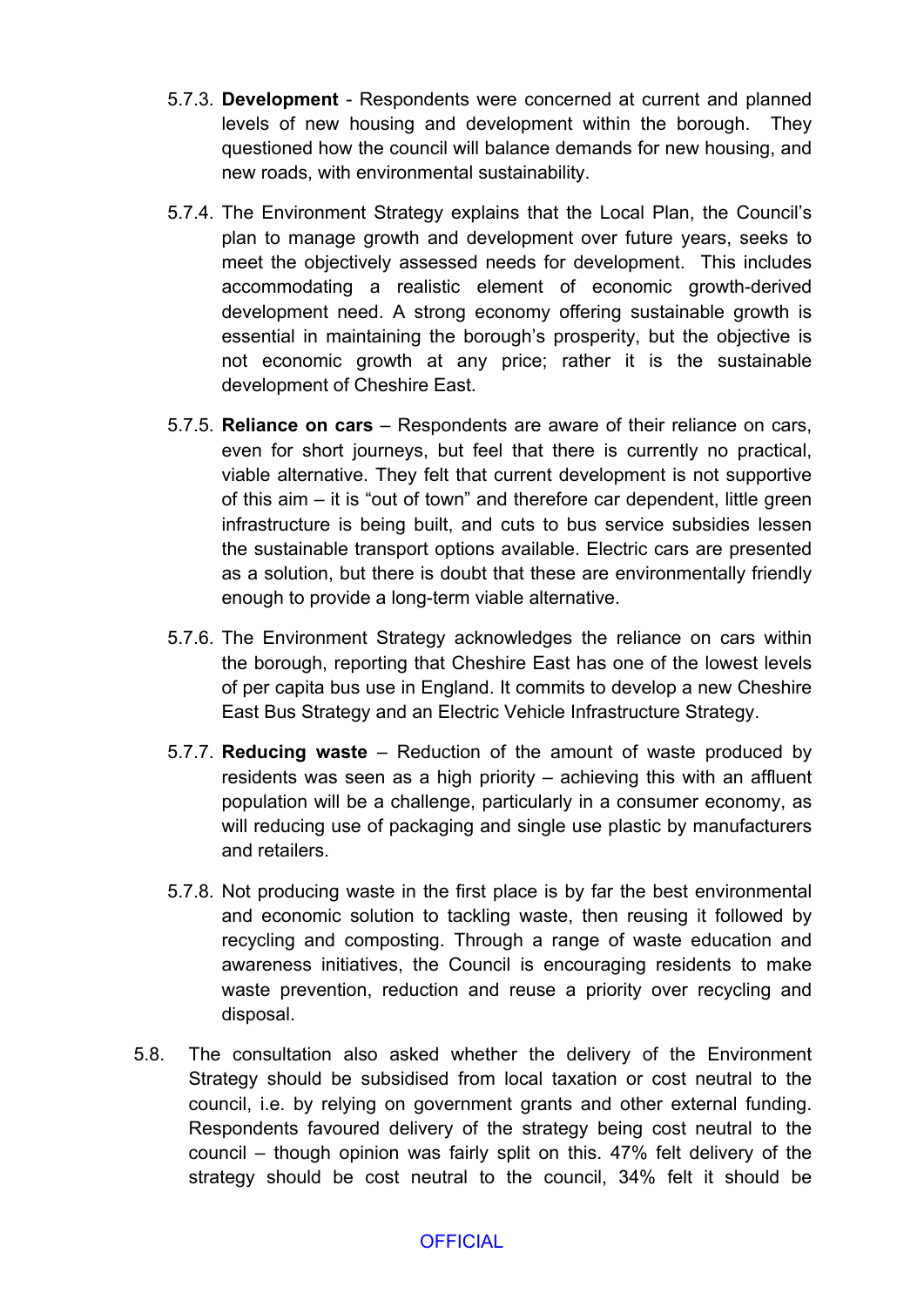subsidised from local taxation, while the remaining 19% were unsure. The adoption of the Environment Strategy will help ensure the financial decisions the Council makes in future are increasingly influenced by carbon accounting principles and the impact on climate change.

- 5.9. The Strategy is designed to provide the policy framework for the Council to evaluate strategies, policies, plans, projects, service delivery and partnerships to consider the environmental and climate change impact. It will ensure that the Council provides strong environmental leadership and stewardship, leading local action in support of the Government's 25-Year Environment Plan to make sure that responsible attitudes towards the environment become the norm to secure lasting change.
- 5.10. There have been wide-ranging changes to the Environment Strategy to acknowledge and respond to the consultation feedback and in particular the key challenges highlighted by respondents. The Strategic Goals have remained the same, albeit re-worded to reflect the sense of urgency:
	- Cheshire East Council will be carbon neutral by 2025
	- Reduce waste
	- Improve air quality
	- Ensure new development is sustainable
	- Increase sustainable transport and travel
	- Protect and enhance our natural environment
- 5.11. The strategy has also been updated to reflect the progress made against the priority actions identified in the draft strategy. For example, the Carbon Action Plan, Local Transport Plan, Municipal Waste Strategy and Green Infrastructure Plan have all been completed and provide the more detailed action plans that respondents to the consultation were seeking.
- 5.12. The strategy identifies that there are further key strategies that will be brought forward to support the achievement of our goals, in particular:
	- Site Allocations and Development Policies Document (Local Plan part 2)
	- Minerals & Waste Development Plan Document (Local Plan part 3)
	- Cheshire East Bus Strategy
	- Town Delivery Plans
	- Electric Vehicle Infrastructure Strategy
- 5.13. The Council is already engaging with sub-regional partners through the Local Enterprise Partnership (LEP) to consider our common goals and how our stronger, collective voice can have a better impact, in particular in influencing government and business.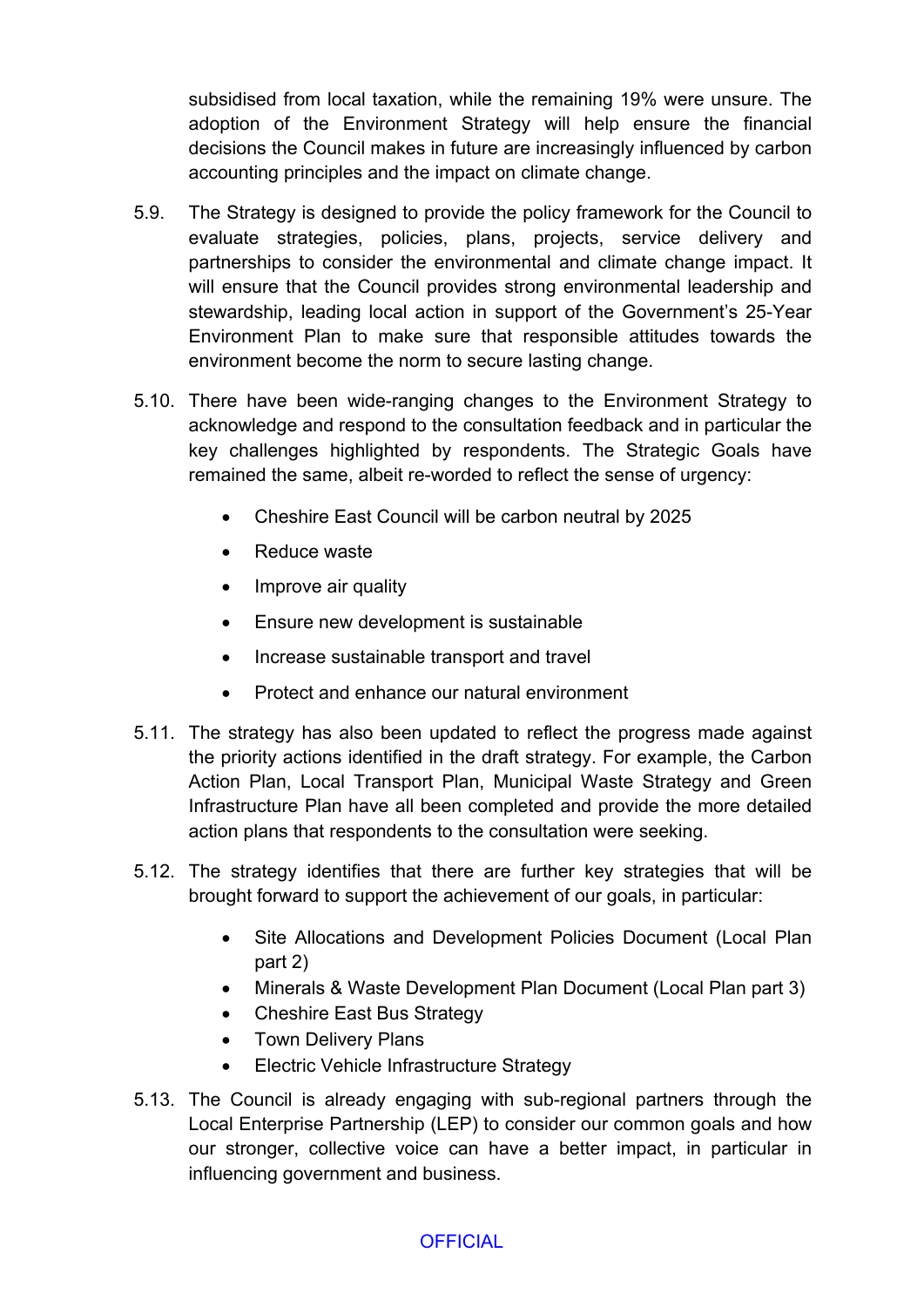# **6. Implications of the Recommendations**

# 6.1. **Legal Implications**

- 6.1.1. There is no legal obligation to publish an Environment Strategy, but doing so resonates with the approach taken by government in respect of its 25 Year Plan and the draft Environment (Principles and Governance) Bill 2018. It ensures the Council is well positioned in respect of the direction of travel at national and international level.
- 6.1.2. There are no implications from the Environment Strategy, as its purpose is to guide the formulation of other strategies and plans with a focus on environmental matters. There may well be legal implications that arise from the formulation or implementation of those other strategies and plans, but those will be addressed on a case by case basis.

### 6.2. **Finance Implications**

- 6.2.1. To support the delivery of this strategy, the Council has included investment totalling £12.7m (revenue and capital) within the 2020/24 Medium Term Financial Strategy supporting the development of a range of measures including:
	- Improving energy efficiency across the Council's buildings estate
	- Improving active and sustainable travel options
	- Exploring and developing local schemes for sustainable energy production
	- Investing in locally focused carbon offset schemes including large-scale tree planting, hedgerow replacement and peat moss regeneration
	- Establishing crowd funding applications and policies to allow local communities to contribute to carbon offset through community tree planting.
- 6.2.2. In light of the additional financial pressures on the Council arising from Covid-19, the timing and availability of this investment will need review.

#### 6.3. **Policy Implications**

- 6.3.1. The Environment Strategy sets out priorities and actions that will contribute to priorities at a borough, national and global level. The strategy contributes to two of the Council's strategic outcomes: that Cheshire East is a green and sustainable place and that People liver well and for longer.
- 6.3.2. The Government published its 25 Year Environment Plan in 2018 calling for action across society – citizens, businesses, local authorities,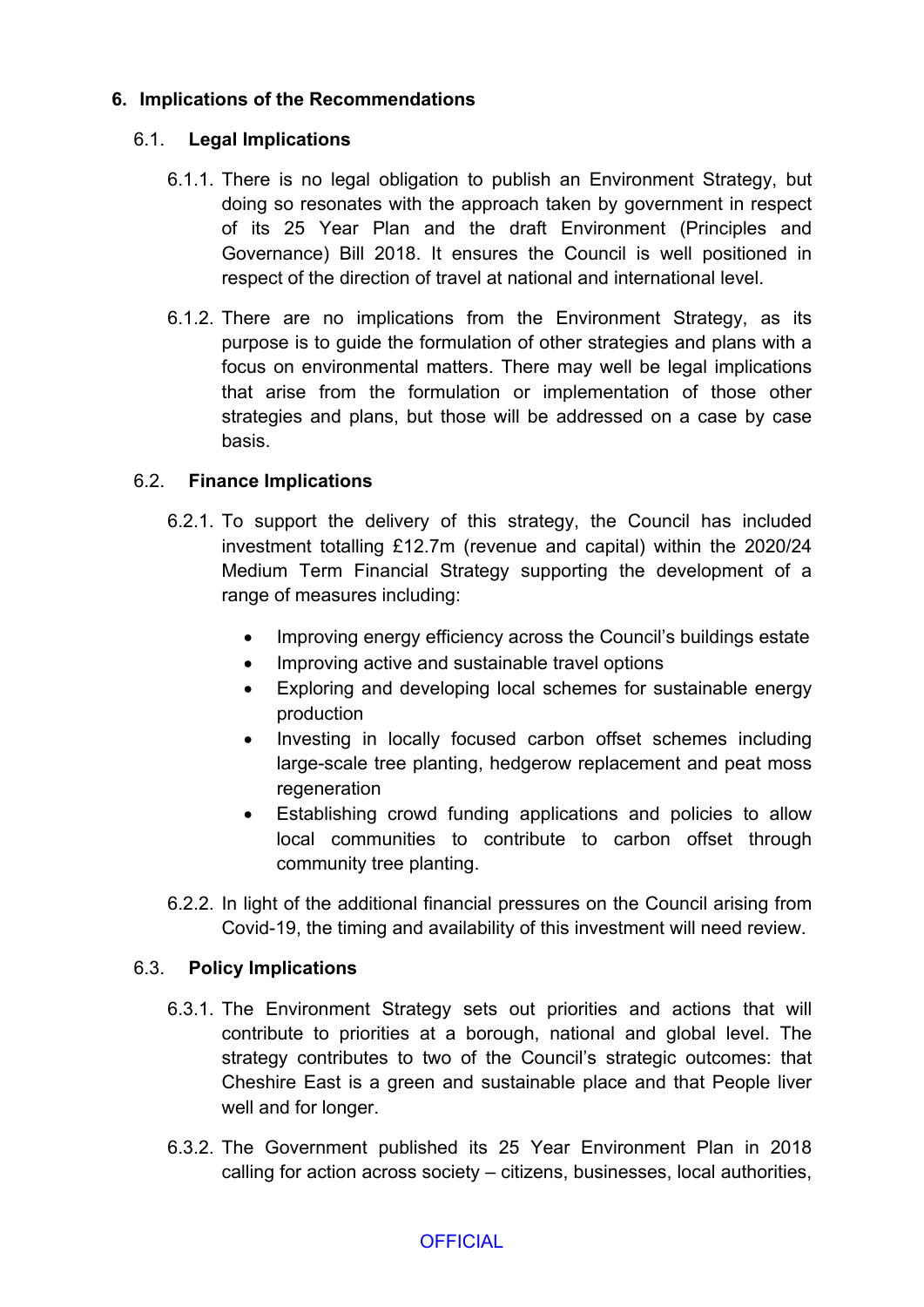charities and other non-profit organisations – to secure lasting change for our country and for our planet. The strategy sets out how the Council will contribute to the national policy.

# 6.4. **Equality Implications**

6.4.1. An Equality Impact Assessment has been conducted and concluded that there are no direct equality implications.

# 6.5. **Human Resources Implications**

6.5.1. There are no implications for human resources from the strategy.

# 6.6. **Risk Management Implications**

- 6.6.1. The Environment Strategy has been developed to help mitigate the risk of further harm to our environment.
- 6.6.2. The key risk to the delivery of the strategy will be competing priorities within the council.

# 6.7. **Rural Communities Implications**

6.7.1. The Environment Strategy will help to protect and enhance the character of our rural areas and support rural communities.

### 6.8. **Implications for Children & Young People/Cared for Children**

6.8.1. Improving our environment benefits all people, but taking action on climate change will help to leave the environment in a better state for the next generation. Young people in many parts of the world have been actively protesting that their environment is being destroyed and calling on governments to take urgent action on climate change. This has led to the UK Government to announcing that a group of young people will advise the government on priorities for environmental action.

# 6.9. **Public Health Implications**

- 6.9.1. Spending time in the natural environment improves mental health and feelings of wellbeing. The Environment Strategy seeks to protect, develop and enhance our green spaces and in so doing help people of all ages access and benefit from their use.
- 6.9.2. The strategy also recognises the impact air quality can have on public health and reinforces our commitment to improve the air quality environment in Cheshire East.